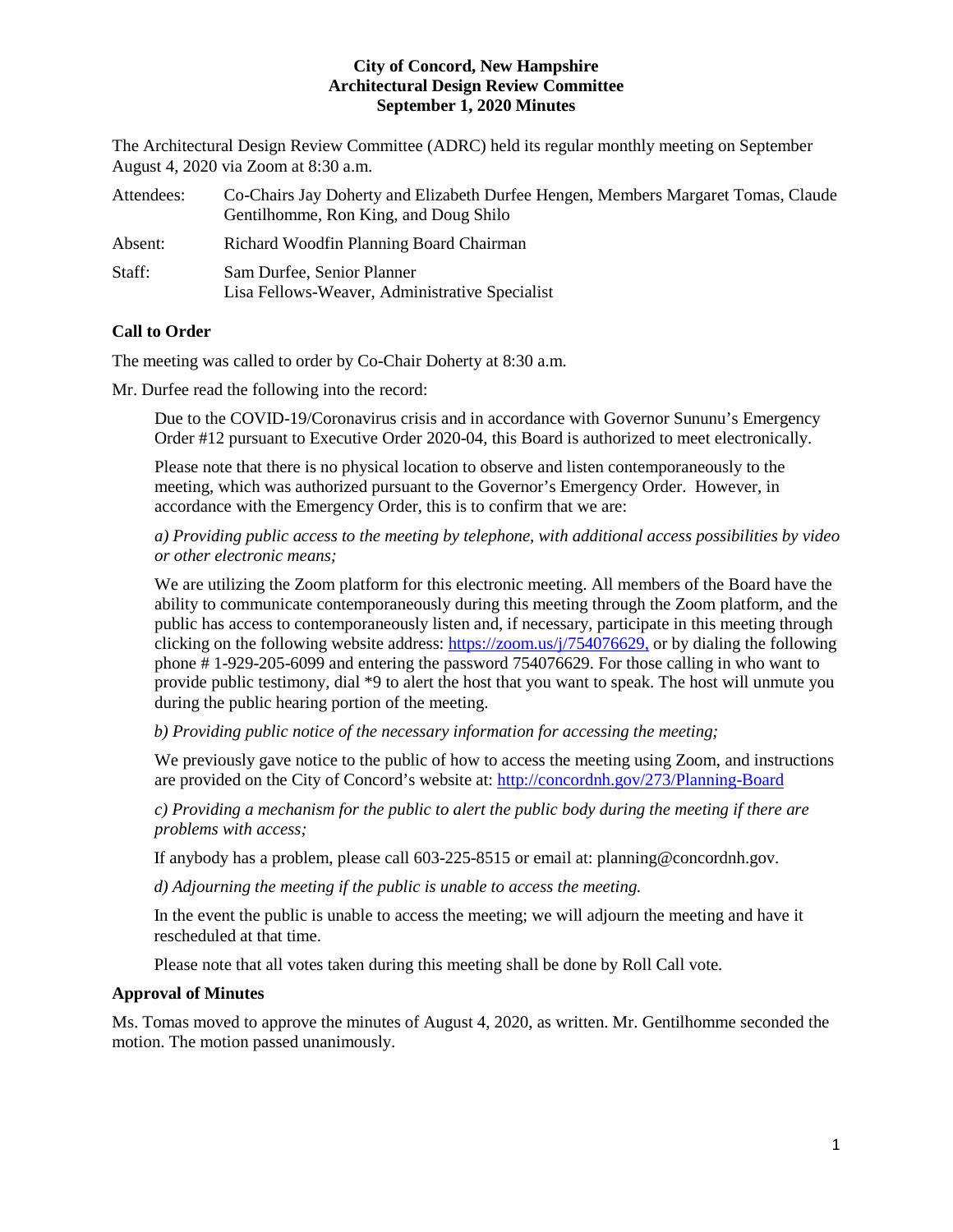# *Sign Applications*

1. Granite State Independent Living Foundation requests ADR approval for the installation of a new internally-illuminated freestanding sign at 21 Chenell Drive in the Office Park Performance (OFP) District.

Josh Messinger, of Advantage Signs, represented the application.

Mr. Messinger stated the proposed sign is a single sided, illuminated, aluminum sign. He noted that the white background will be opaque.

Ms. Tomas asked why the granite posts and sign are not the same size; the sign is higher than the posts. Mr. Messinger stated that the applicant wanted to have the sign sit higher making the sign more prominent than the posts.

Mr. Shilo asked how power is directed to the sign. Mr. Messinger explained that power is coming from a nearby lamppost and will be inside the granite post. A conduit will go through the sign. Mr. King asked about the size and color of the conduit. Mr. Messinger replied that the conduit is gray and will be  $\frac{1}{2}$  to  $\frac{3}{4}$  inch.

A discussion was held regarding the sign being only one-sided. Mr. Messinger stated that this is a dead end street. The back of the sign is proposed to be a black cabinet.

Mr. King noted that there are two entrances to the property and he asked about the proposed sign location. Mr. Messinger explained that the proposed location is more in line with the building.

Ms. Hengen made a motion, seconded by Mr. Shilo, to recommend approval of the proposed sign design, as submitted, with the condition that the sign's white background be opaque.

The motion passed unanimously with a roll call vote as follows:

Ms. Hengen – in favor Mr. Shilo – in favor Mr. Doherty – in favor Mr. King – in favor Ms. Tomas – in favor Mr. Gentilhomme – in favor

2. [Caring Family Dentistry](https://www.concordnh.gov/DocumentCenter/View/15670/327-Loudon-Rd---Caring---ADR) requests ADR approval for the replacement of an internally-illuminated monument sign at 327 Loudon Road in the Gateway Performance (GWP) District.

Josh Messinger, of Advantage Signs, represented the application.

Mr. Messinger stated that the location is the former Ruby Tuesdays restaurant. The proposed sign is a Lexan faced pylon sign. He stated the sign will have an opaque background. He noted that two additional building signs will be proposed at a later date.

Ms. Tomas suggested that the Committee begin requesting that night vision designs be provided with the application packets.

Mr. Shilo made a motion, seconded by Ms. Hengen, to recommend approval of the proposed sign design, as submitted, with the condition that the signs white background be opaque.

The motion passed unanimously with a roll call vote as follows:

Ms. Hengen – in favor Mr. Shilo – in favor Mr. Doherty – in favor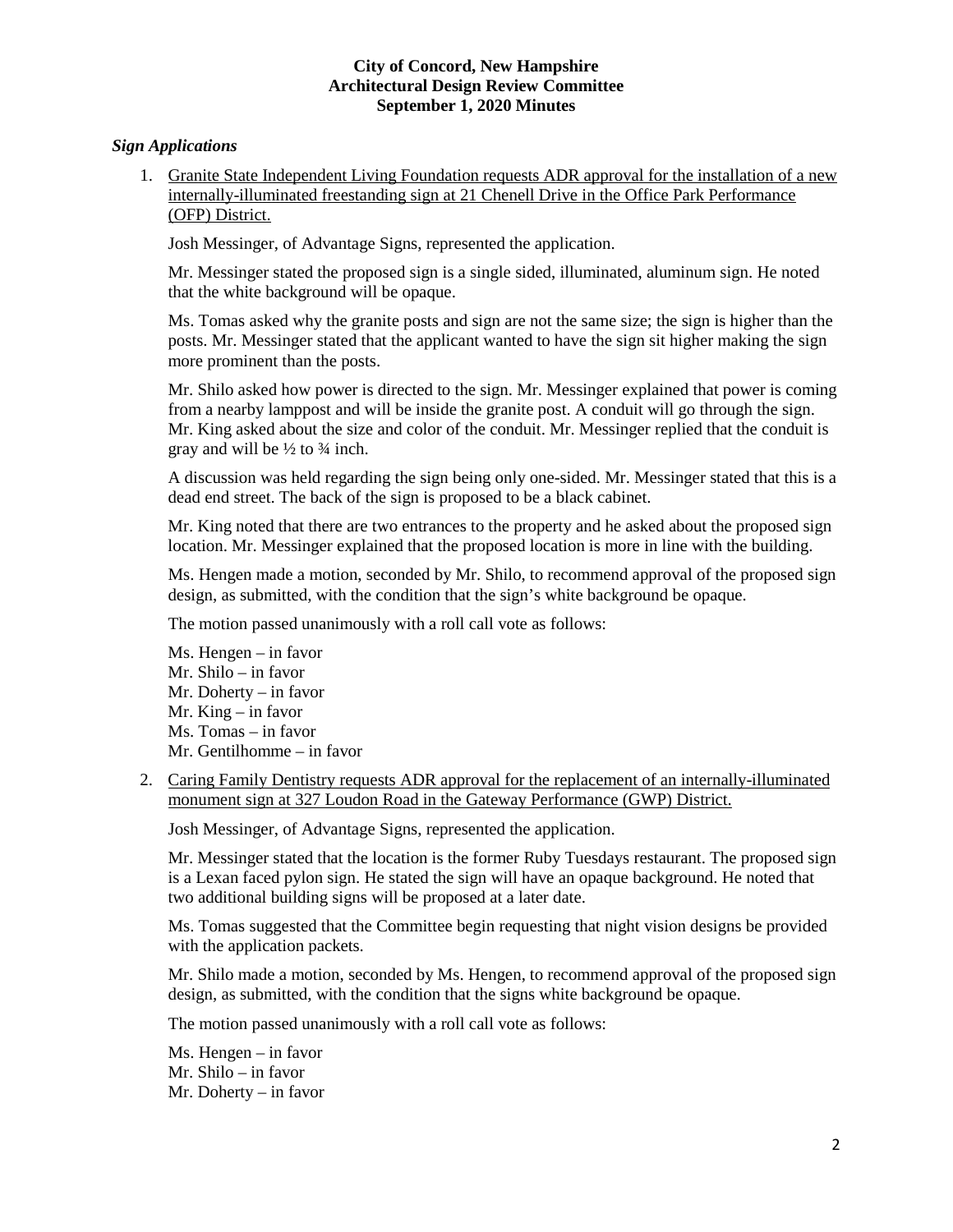Mr. King – in favor Ms. Tomas – in favor Mr. Gentilhomme – in favor

3. The Smoothie Bus requests ADR approval for the replacement of a non-illuminated awning sign at 62 Pleasant Street in the Civic Performance (CVP) District.

Josh the business operator, represented the application.

The applicant stated that this is a new awning for the business.

A discussion was held regarding the fact that "Shoppe" is difficult to read on the awning. The applicant replied that the main focus of the awning is the Smoothie Bus and designed to be seen from the street; the Shoppe is designed so it would not be as prominent.

Ms. Hengen stated that the neighboring business has indicated that they are planning to replace their awnings as well. She is hopeful that the two businesses will be able to coordinate the graphics and colors of the awnings.

Mr. King made a motion, seconded by Ms. Tomas, to recommend approval of the proposed awning design, as submitted.

The motion passed unanimously with a roll call vote as follows:

Ms. Hengen – in favor Mr. Shilo – in favor Mr. Doherty – in favor Mr. King – in favor Ms. Tomas – in favor Mr. Gentilhomme – in favor

4. 230 North Main Street, LLC requests ADR approval for the installation of two new nonilluminated wall signs at 230 North Main Street in the Urban Commercial (CU) District.

Timothy Barry of First Sign represented the application.

Mr. Barry explained that the sign package is for two separate sign panels for tenants. The signs will be placed at the end of the building and are for the purpose of traffic visibility on Main Street. In the future, the doors of the building will be lettered specifically for each tenant.

A discussion was held regarding the large round sign with the address. Mr. Durfee stated that the Committee does not typically see sign applications that do not provide graphics for the proposed signs. He stated that the Committee would be approving the location of the placement of the signs, not the actual advertised signs and that any sign panel would need to come before ADR. Mr. Barry stated that the signs exceed the allowable footage. Mr. Durfee suggested that he check with Craig Walker as the approval for the signs may be premature as additional permits or approvals may be necessary.

Mr. Shilo made a motion, second by Mr. King, to recommend tabling the application for further review by staff.

The motion passed unanimously with a roll call vote as follows:

Ms. Hengen – in favor Mr. Shilo – in favor Mr. Doherty – in favor Mr. King – in favor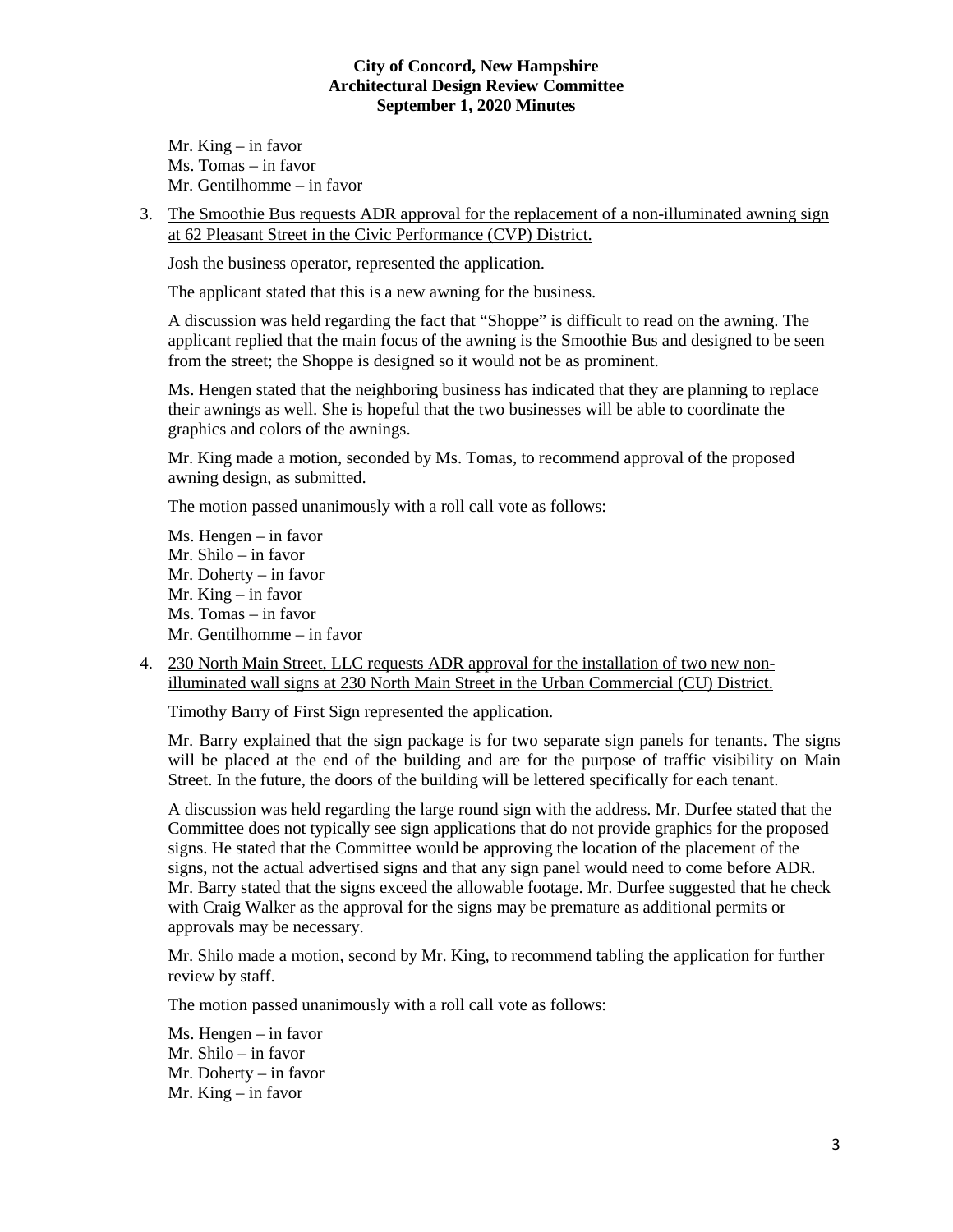Ms. Tomas – in favor Mr. Gentilhomme – in favor

Mr. Gentilhomme stated that he believes this building was just renovated and asked if the renovations would have needed to come before the Committee for review. Mr. Durfee replied that the Committee reviews buildings in performance districts; this building is in the Urban Commercial (CU) District.

Mr. Shilo added that if an applicant is looking for comments and/or suggestions relative to a location; it is encouraged to have them meet with the Committee to discuss prior to submission.

### *Building Permits in Performance Districts*

1. [Sheldon Pennoyer,](https://www.concordnh.gov/DocumentCenter/View/15677/31WarrenSt_ADR) on behalf of Chase Pennoyer and Kelly Buchanan, requests ADR approval for the addition of a dormer to a residential building at 31 Warren Street in the Civic Performance (CVP) District.

Sheldon Pennoyer represented the application along with Chase Pennoyer.

Chase Pennoyer gave an overview of the proposal. He explained that they are hoping to purchase the house and make some improvements to make it more livable. These modifications will include adding a dormer to allow a more functional bathroom, and kitchen windows. The materials used will match the façade of the existing building. They plan to remove most of the pavement from the existing parking area and replace it with grass, add a garden space and plant some trees.

Mr. Shilo asked about the change of use from office to single family residential. Mr. Pennoyer stated that the change of use is allowed. He explained that the history of the building was previously residential use; it was converted to the current use as office space by the existing tenant. Mr. Durfee added that residential use is a permitted use as it is listed as multi-use.

Mr. Shilo asked about parking and if it will be reviewed by staff. Mr. Durfee replied that this particular application does not trigger plan review so the Planning Division will not be reviewing the parking for this site. He stated that the proposal is decreasing the lot coverage. This would only require a building permit so there is no further review. He added that single family residential requires two spaces and two spaces are being provided.

Ms. Hengen added that this would be reducing a large amount of impervious surface down-town which is always nice. She asked if there was any plan to extend the rear roof slope. Mr. Pennoyer replied that they are not planning to extend it and will leave it as is. Ms. Hengen suggested that with the new window casements in the dormer, they consider enlarging the panes to the sash elsewhere. Mr. S. Pennoyer added that there is simulated glass and they will try to match the sizes; however, he is unsure of the vertical elements. Ms. Hengen suggested making the panes more vertical than horizontal. She noted that the bulkhead is the most elegant in the City and commented that this is a great project.

Additional discussion was held regarding the basement. Mr. C. Pennoyer stated that there is no set plans for the basement. He noted that in may become a rental unit or a workshop for himself in the future.

Mr. King made a motion, seconded by Ms. Tomas, to recommend approval, as submitted.

The motion passed unanimously with a roll call vote as follows:

Ms. Hengen – in favor Mr. Shilo – in favor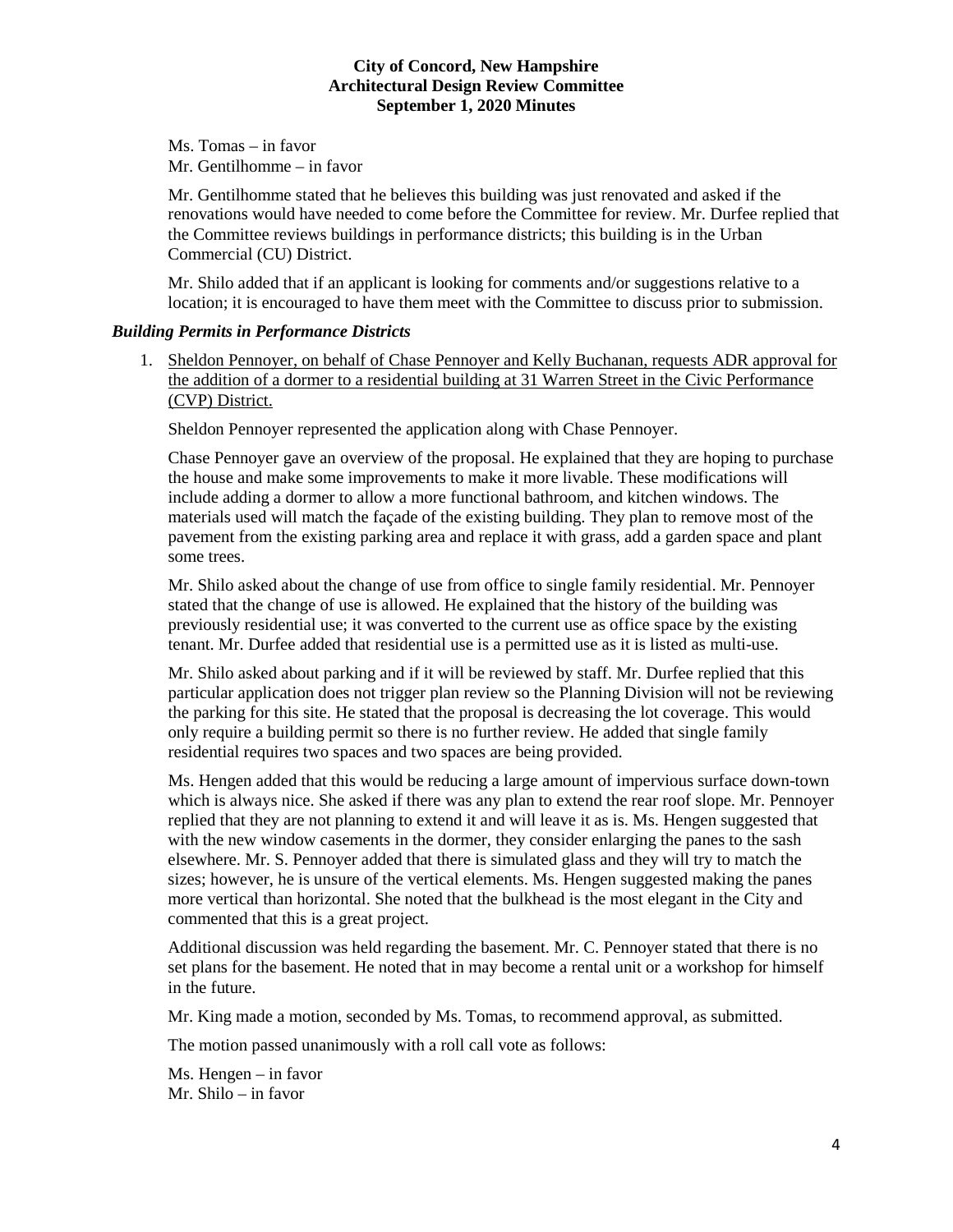Mr. Doherty – in favor Mr. King – in favor Ms. Tomas – in favor Mr. Gentilhomme – in favor

Mr. Durfee stated that this item will be a public hearing item on the Planning Board's September 16 meeting.

# *Major Site Plan/Subdivision Applications*

1. Stantec, on behalf of the New Hampshire Air National Guard, requests ADR approval for a 14,700 sf addition and associated site improvements at 26 Regional Drive in the Industrial (IN) District.

Jeff Lipinski of Coover Clark represented the application.

Mr. Durfee stated that the NH Air National Guard is proposing a building addition. The property is owned by the City of Concord, and is leased by the Guard. Since it is City land all City regulations apply to the site, which is why the project is not applicable for RSA 674:54.

Mr. Lipinski provided an overview of the project stating that the new addition is being constructed to the existing Aviation Air Craft facility for the National Guard for storage and a maintenance area. The addition is for the readiness center of the aviation unit to allow access to aircraft that is being used and worked on. The project is federally funded and there are limited funds available. They are trying to minimize site disturbance. The sidewalks are being modified and they are adding an additional concrete paved area to the east side for vehicles and additional parking. A detention pond will be added as well off of the parking area. The materials will be the same as the existing building using the same style of bricks and windows. They will be extending the roof wall panels and wrapping the addition to the existing building. The elevations were reviewed.

A discussion was held regarding the drainage and the potential of icing along the sidewalk. Mr. Lipinksi stated that there will not be any issues with icing with what is being proposed as not all of the drain spouts will be sloped to the ground. Drainage on the airfield side has been designed to go into an infiltration system. In addition, the sidewalks are flush with the grade. Mr. Gentilhomme stated that the graphic appears that any runoff will go across the sidewalk and cause icing during the winter months. He stated they could make the grade so any water will be carried away from the building. Mr. Doherty noted that there is a catch basin in the area.

Mr. Gentilhomme concern with the proposed design of the skylights and commented that they do not look good from the outside. He asked if there was any way to screen them and add clear story windows. Ms. Tomas added that the windows seem small and far apart. Mr. Gentilhomme stated that the windows could be constructed so they are straight across and all the way down. Others agreed. Ms. Tomas did note that perhaps the skylights would not be seen from the street view. Mr. Gentilhomme stated that it would have been helpful to see the design from the street level.

Mr. Shilo explained that the solar tubes could be made to be more interesting than a typical skylight and may not be accurately presented. He stated that there are many options available and they could be made to be a better feature as opposed to an eye sore. Mr. Lipinski stated that due to funding, they will have to accept other manufacturers. He noted that the size is approximately 15 feet and larger. Mr. King stated that he does not see a need to screen the skylights. Mr. Gentilhomme stated that at the present time the area is lined with trees and the only place you can see the addition is when you pull into the main entrance, therefore, the comment is not as critical an issue; however, with good architecture they may not need to be seen from the street.